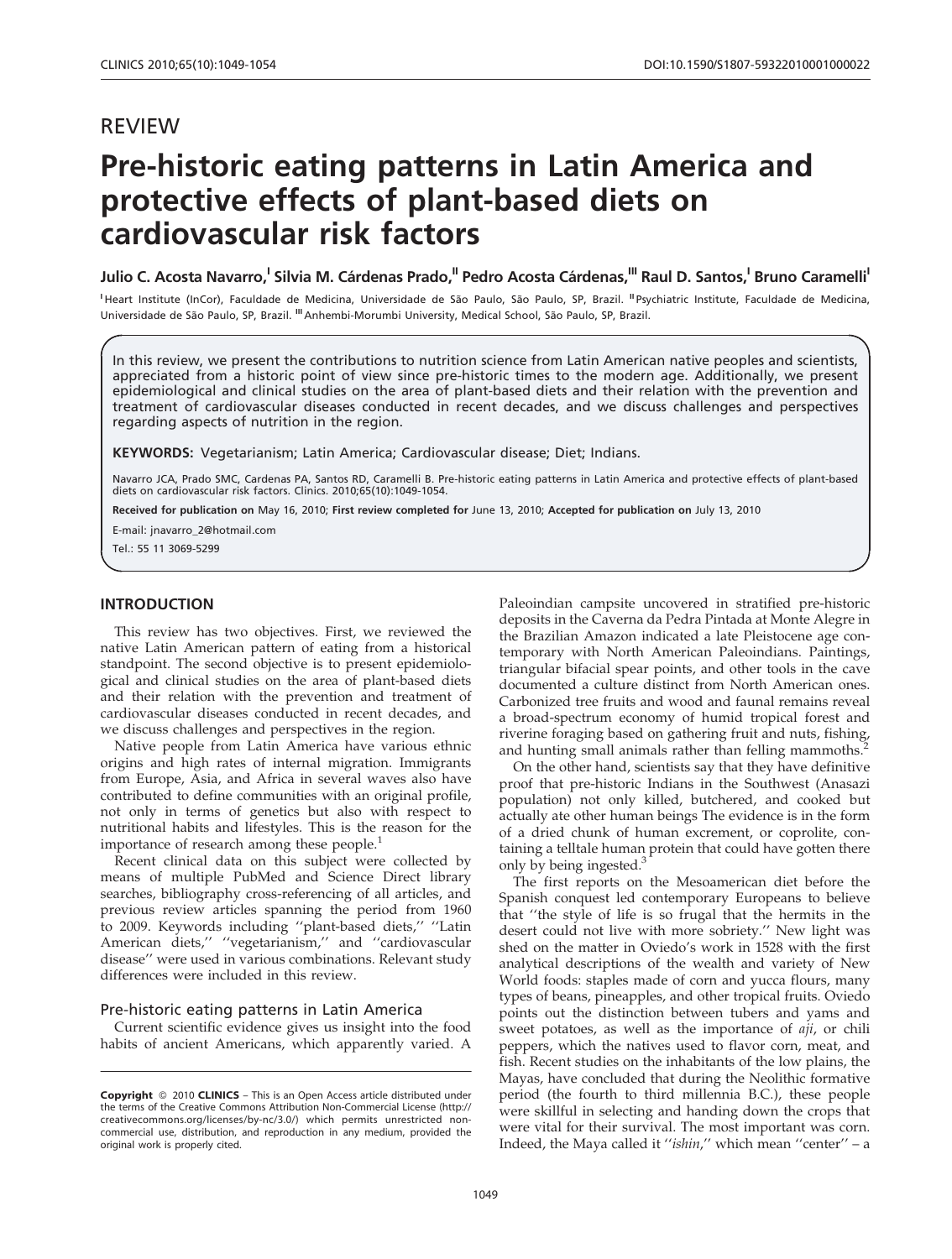symbolic double meaning signifying its critical role in differentiating populations that subsisted principally on agriculture from those that subsisted by hunting and gathering. Adams has shown that the intake of corn in the present Mayan diet is equal to 2500 kcal/day per person. If this is comparable to the consumption of the ancient Maya, their primitive agricultural system was, in fact, highly specialized to provide sufficient food for the calculated density of the population. Corn was the staple, but they also ate a variety of other foods. The Maya had domesticated fruits and vegetables such as the anone, avocado, tuayaba, passion fruit, zucchini, tomatoes, carrots, beans, and sweet potatoes. This diet of fruit and vegetables was complemented by fishing and hunting and by domesticated food animals, including turkeys and dogs (which were eaten during special feasts or during famines).<sup>4</sup>

On the other hand the pre-Incas took advantage of the geography of coast Peruvian and built irrigation channels leading to duplication of the cultured area. A great network of channels was built transporting water through the valley of Moche. Richard Leakey thinks that Moche boasted the most advanced agriculture in the world<sup>[5](#page-5-0)</sup>[. The potato](#page-5-0) (Solanum tuberosum[\) is native to the Andes and dates back](#page-5-0) [7000 years before the pre-Inca and Inca civilizations. It](#page-5-0) [played an important role in the pre-Hispanic diet. The](#page-5-0) [potato is a good source of protein, carbohydrates, iron,](#page-5-0) [magnesium, potassium, and B and C vitamins. Historian](#page-5-0) [Espinoza Soriano thinks that thanks to the potato, there was](#page-5-0) [no](#page-5-0) [nutritional](#page-5-0) [deficiency](#page-5-0) [in](#page-5-0) [the](#page-5-0) [Andean](#page-5-0) [population.](#page-5-0)<sup>6</sup> [At](#page-5-0) [present, it is clear that good nutritional status depends on](#page-5-0) [several factors, including meeting optimal requirements](#page-5-0) [from all nutrients, so despite the fact that the potato is](#page-5-0) [rich in carbohydrates, vitamins, and minerals, it should be](#page-5-0) [complemented with other foods.](#page-5-0)

The means of subsistence of Peruvians were very restricted. On the coast, fish accounted for, naturally, a great portion of the diet, but on the plateau, it was very rare because the rivers are too torrential to permit its existence. The available food, then, consisted mainly of vegetables. At the end of the seventeenth century, Del Hoyo<sup>[7](#page-5-0)</sup> [observed that](#page-5-0) [the Peruvian Indians ate little meat in several regions. Long](#page-5-0) [after the arrival of the Spaniards, the Indians did not use](#page-5-0) [more than the leather and fat of cattle imported from](#page-5-0) [Europe, without consuming meat. Garcilaso enumerated](#page-5-0) [all lacking things among Peruvians, noting a long list of](#page-5-0) [foods.](#page-5-0)<sup>8</sup>

# Protective effects of plant-based diets on cardiovascular risk factors

In 1[9](#page-5-0)64, Dante Pazzanese et al.<sup>9</sup> [evaluated 53 Indians with](#page-5-0) [a predominantly vegetarian \(VEG\) diet and a high level of](#page-5-0) [physical activity living in a central region of Brazil. In](#page-5-0) [clinical, electrocardiographical, and laboratory exams, the](#page-5-0) [authors observed very low values for serum lipids and no](#page-5-0) [evidence of clinical atherosclerosis. In 1966, Faro Netto](#page-5-0) [et](#page-5-0) [al.](#page-5-0)<sup>10</sup> [also observed lower levels of LDL-C \(low-density](#page-5-0)[lipoprotein cholesterol\) in 53 natives of the Xingu River](#page-5-0) [jungle with a predominantly VEG diet and a high level of](#page-5-0) [physical](#page-5-0) [activity.](#page-5-0) [In](#page-5-0) [1968,](#page-5-0) [Ruiz](#page-5-0) [and](#page-5-0) Peñaloza $^{11}$  [reported on](#page-5-0) [the blood pressure of Peruvian highlanders with a pre](#page-5-0)[dominantly VEG diet. They observed lower levels of blood](#page-5-0) [pressure compared to coastal individuals.](#page-5-0)

The Tarahumara Indians from Mexico have attracted special medical attention because of their remarkable

physical endurance and their diet, which contains very little food from animal sources. They inhabit the rugged Sierra Madre Occidental Mountains in the north-central state of Chihuahua, Mexico. Members of this tribe have an exceptional capacity for exercise.<sup>[12,13](#page-5-0)</sup> [Scattered anthropolo](#page-5-0)[gical reports suggest that the diet of the Tarahumaras](#page-5-0) [consists](#page-5-0) [primarily](#page-5-0) [of](#page-5-0) [beans,](#page-5-0) [corn,](#page-5-0) [and](#page-5-0) squash.<sup>12,14</sup> [Connor,](#page-5-0)<sup>15</sup> [evaluating 523 healthy Tarahumara, observed cholesterol](#page-5-0) [intake to be 72 mg/day, while fat comprised only 12% of](#page-5-0) [total calories. The mean plasma total cholesterol \(TC\) was](#page-5-0) [125 mg, and triglyceride was \(TG\) 120 mg/dl. They showed](#page-5-0) [an excellent correlation between intake of cholesterol from](#page-5-0) [20 to 150 mg/dl and TC levels. Adult Tarahumara have low](#page-5-0) [plasma](#page-5-0) [TC](#page-5-0) [levels,](#page-5-0) [averaging](#page-5-0) [136](#page-5-0) [mg/dl.](#page-5-0)<sup>16</sup> [In another study,](#page-5-0) [the same authors enrolled eight Tarahumara men in a](#page-5-0) [cholesterol-feeding experiment with two dietary periods of](#page-5-0) [3 weeks: first a baseline, cholesterol-free diet followed by a](#page-5-0) [second one containing 1000 mg of cholesterol provided in](#page-5-0) [the form of egg yolk. Other than different cholesterol content,](#page-5-0) [the diets were identical, with the bulk of calories derived](#page-5-0) [from corn and beans. Plasma cholesterol level increased from](#page-5-0) [113 to 134 mg/dl after feeding dietary cholesterol; LDL-C](#page-5-0) [rose similarly. This net increase of 34 mg/dl, or 30%, in](#page-5-0) [plasma cholesterol was, roughly, similar to the changes](#page-5-0) [already described in normocholesterolemic U.S. subjects](#page-5-0) [having](#page-5-0) [a](#page-5-0) [different](#page-5-0) [dietary](#page-5-0) background.<sup>17</sup>

In 1990, Mancilha-Carvalho and Crews<sup>18</sup> [conducted a](#page-5-0) [study with Yanomami Indians. That population has quite a](#page-5-0) [different lifestyle from individuals living in the industria](#page-5-0)[lized world. Their diet is based on local agriculture,](#page-5-0) [including roots, sweet potato, and sugar cane, with the](#page-5-0) [addition of wild fruits and insects. The Yanomami do not](#page-5-0) [raise animals, and the meat they include in their diet comes](#page-5-0) [from hunting; therefore, it is relatively rare. They have little](#page-5-0) [access to processed sugar, salt, alcohol, milk and its by](#page-5-0)[products, and eggs. In the study, the lipid profile of](#page-5-0) [Brazilian Yanomamis was compared to that of American](#page-5-0) [men from studies such as the National Health and Nutrition](#page-5-0) [Examination Survey-1976-80 \(NHANES\) and the Lipid](#page-5-0) [Research Clinics Population \(LRC\). When compared to](#page-5-0) [Americans in the NHANES study, the Yanomamis reported](#page-5-0) [lower TC serum levels compared to Americans – both males](#page-5-0) [and females. When compared to Americans in the LRC](#page-5-0) [study, the Yanomamis were found to have lower TC,](#page-5-0) [LDL-C, and HDL-C \(high-density-lipoprotein cholesterol\)](#page-5-0) [levels – also in both males and females.](#page-5-0)

The Pima Indians of Arizona have the highest reported prevalence of obesity and type 2 diabetes. In parallel with abrupt changes in lifestyle, these prevalences in the Arizona Pimas have increased to epidemic proportions during recent decades. To assess the possible impact of the environment on the prevalence of obesity and type 2 diabetes, Ravussin et al.[19](#page-5-0) [collected data on members of a population with Pima](#page-5-0) [ancestry \(separation 700-1000 years ago\) living in a remote,](#page-5-0) [mountainous location in northwestern Mexico, with a](#page-5-0) [lifestyle contrasting markedly with that in Arizona. They](#page-5-0) [observed that obesity and, perhaps, type 2 diabetes are less](#page-5-0) [prevalent among people of Pima heritage living a ''tradi](#page-5-0)[tional'' lifestyle than among Pima living in an ''affluent''](#page-5-0) [environment. The authors suggest that, despite a similar](#page-5-0) [potential genetic predisposition for metabolic health condi](#page-5-0)[tions, a traditional lifestyle, characterized by a diet includ](#page-5-0)[ing less animal fat and more complex carbohydrates and by](#page-5-0) [greater energy expenditure in physical labor, may protect](#page-5-0)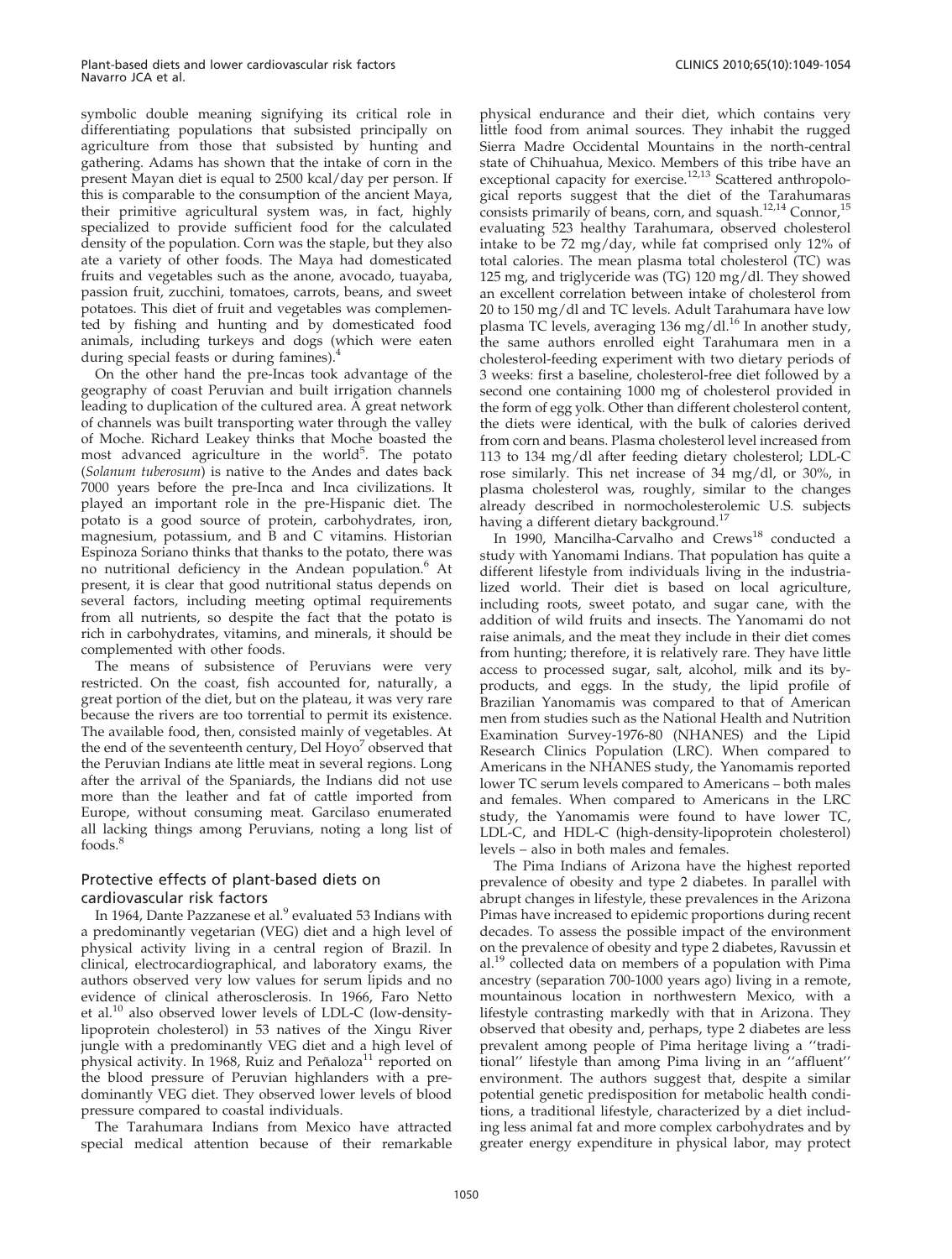<span id="page-2-0"></span>[against the development of cardiovascular disease risk](#page-5-0) [factors, obesity, and type 2 diabetes.](#page-5-0)

In the Lima Study, $20,21$  [we analyzed the relationship](#page-5-0) [between type of diet and cardiovascular disease risk factors](#page-5-0) [among vegetarians \(VEG\), semi-vegetarians \(SVEG\), and](#page-5-0) [omnivorous \(OMN\) Peruvian subjects with ethnographic](#page-5-0) [characteristics of mixed Spanish and indigenous descent. In](#page-5-0) [Phase 1, measured blood pressure \(BP\) and body mass](#page-5-0) [index \(BMI\) were measured from 105 VEGs, 34 SVEGs, and](#page-5-0) [45 OMNs. Phase 2 compared laboratory parameters among](#page-5-0) [38 VEGs, 15 SVEGs, and 31 OMNs. The main results were:](#page-5-0) [1\) there was no difference in BP average among the groups:](#page-5-0) [111/70 for VEGs, 113/70 for SVEGs, and 115/70 mmHg for](#page-5-0) OMNs ( $p > 0.05$ ); 2) only 2.9% of the VEGs were confirmed [to be hypertensive compared with 13.3% of the OMNs](#page-5-0)  $(p<0.05)$ ; 3) body weight average and BMI were lower [among VEGs \(57.6 kg and 23.7\) and SVEGs \(58.4 kg and](#page-5-0) 23.7) compared with OMNs  $(64.4 \text{ kg and } 26.5)$  (p $<0.05$ ); [4\) serum cholesterol average was lower among VEGs](#page-5-0) [\(190 mg/dl\) compared with OMNs \(213 mg/dl\), though](#page-5-0) the difference was not significant  $(p=0.08)$ ; 5) the CT and [HDL index averages were lower among SVEGs and VEGs](#page-5-0) [\(4.4 and 4.7, respectively\) compared with the OMNs \(5.6\)](#page-5-0)  $(p<0.05)$ ; 6) the LDL and HDL index averages were lower [among SVEGs and VEGs \(both 3.0\) compared with the](#page-5-0) OMNs  $(3.7)$  (p<[0.05\). Based on these findings, we con](#page-5-0)[cluded that VEG subjects are exposed to a lesser degree of](#page-5-0) [cardiovascular risk factors when compared to OMNs, while](#page-5-0) [the SVEG are at an intermediate level of exposure.](#page-5-0)

In Chile, Mezzano et al.<sup>[22](#page-5-0)</sup> [studied haemostatic and](#page-5-0) [inflammatory cardiovascular risk factors \(CVRF\) and total](#page-5-0) [plasma homocysteine \(tHcy\) in 26 VEGs \(23 lacto or lacto](#page-5-0)[ovo vegetarians and 3 vegans\), matched by age, sex,](#page-5-0) [and socioeconomic status with OMN controls. VEGs had](#page-5-0) [significantly lower proportion of eicosapentaenoic \(EPA\)](#page-5-0) [and docosahexaenoic \(DHA\) acids in plasma lipids, sig](#page-5-0)[nificantly shortened bleeding time, and increased blood](#page-5-0) [platelet count and in-vitro platelet function \(aggregation and](#page-5-0) [secretion\). Plasma levels of all coagulation or fibrinolytic](#page-5-0) [factors and natural inhibitors synthesized in the liver were](#page-5-0) [lower in vegetarians than in controls. Whereas for some](#page-5-0) [factors this decrease was statistically significant \(fibrinogen,](#page-5-0) [factor VIIc, antithrombin III, protein S, and plasminogen\)](#page-5-0) [for the remaining factors \(VIIIc, Vc, prothrombin, and](#page-5-0) [protein C\), a trend in the same direction was found. For](#page-5-0) [haemostatic proteins of predominantly extrahepatic origin](#page-5-0) [\(von Willebrand factor, tPA, PAI-1\) this tendency was not](#page-5-0) [present. No significant differences in inflammatory pro](#page-5-0)[teins \(C-reactive protein and alpha1-protease inhibitor\) were](#page-5-0) [detected in either group. tHcy was significantly increased in](#page-5-0) [VEGs and correlated only with cobalamin levels. Mezzano](#page-5-0) [suggested that the increased platelet function and tHcy found](#page-5-0) [in vegetarians may counteract the known cardiovascular](#page-5-0) [health benefits of the VEG diet.](#page-5-0)

In the São Paulo Study, $23$  [we compared the prevalence of](#page-5-0) cardiovascular risk factors among VEG  $(n=65)$ , SVEG  $(n=30)$  and OMN  $(n=41)$  subjects. One hundred thirty-six of 1,345 volunteers from the Adventist Church of São Paulo [met the inclusion criteria and were divided into 3 groups.](#page-5-0) [Electrocardiogram findings, blood pressure, blood lipids,](#page-5-0) [glucose, and anthropometric data were evaluated and com](#page-5-0)[pared. There was no difference in the prevalence of anemia or](#page-5-0) [overt nutritional deficiency, but there was a difference in](#page-5-0) nutrient intake among the groups (Table 1). Therefore, in spite of a respectable homogeneity among the subjects, our study showed that VEGs exhibited a significantly lower mean systolic and diastolic blood pressure, lower prevalences of arterial hypertension and hypercholesterolemia, and lower

|  |  | Table 1 - Distribution of anthropometric indicators and nutrient intake.* |  |  |
|--|--|---------------------------------------------------------------------------|--|--|
|--|--|---------------------------------------------------------------------------|--|--|

|                              | <b>VEG</b>       | <b>SVEG</b>              | <b>OMN</b>                  |                                |
|------------------------------|------------------|--------------------------|-----------------------------|--------------------------------|
| Group/IndicatorNutrient      | $n = 65$         | $n = 30$                 | $N = 41$                    | P value                        |
| Age $(y)$                    | $34.74 + 8.92$   | $36.07 + 9.93$           | $33.90 + 10.56$             | 0.65                           |
| Weight (kg)                  | $65.61 + 13.51$  | $71.14 + 13.77$          | $67.01 + 12.66$             | 0.17                           |
| Height (cm)                  | $163.81 + 9.73$  | $165.65 + 9.72$          | $163.09 \pm 9.05$           | 0.54                           |
| BMI (kg/m2)                  | $24.47 + 4.66$   | $25.86 + 19.34$          | $25.13 + 3.85$              | 0.34                           |
| Triceps-skinfold (mm)        | $23.31 + 9.84$   | $25.97 + 7.05$           | $23.20 + 9.26$              | 0.36                           |
| Abdominal-skinfold (mm)      | $27.48 + 12.28$  | $30.2 + 9.54$            | $25.22 + 9.20$              | 0.16                           |
| Waist (cm)                   | $81.45 + 13.32$  | 83.77 $\pm$ 11.42        | $81.22 \pm 11.93$           | 0.65                           |
| Hip (cm)                     | $98.72 + 9.46$   | $102.93 \pm 7.66$        | $98.03 + 11.82$             | 0.09                           |
| Energy (kcalories)           | $1,472.1 + 652*$ | $1,592.9 + 613$          | $1,810.45 + 768 +$          | * $\uparrow$ p = 0.048         |
| <b>Proteins</b> (% kcal)     | $12.40*$         | 17.06 †                  | 16.19 †                     | * † p $< 0.001$                |
| Carbohydrate (% kcal)        | 63.57 $*$        | 57.80                    | 52.60 †                     | * † p $< 0.000$                |
| Fat (% kcal)                 | $24.01 *$        | 25.13                    | 31.20 $\dagger$             | * $\uparrow$ p = 0.004         |
| Saturated fat (% kcal)       | $11.33 *$        | $13.15 \t{+}$            | 21.60 t                     | * $\uparrow$ p = 0.003         |
|                              |                  |                          |                             | * $\pm p < 0.001$              |
| Polyunsaturated fat (% kcal) | 4.65             | 5.15                     | 5.13                        | 0.912                          |
| Monounsaturated fat (% kcal) | 7.66             | $5.81*$                  | $10.3 +$                    | * $\uparrow$ p = 0.040         |
| P: S ratio                   | $0.63 + 0.81 *$  | $0.43 \pm 0.36 \pm 0.00$ | $0.32 \pm 0.40$ ‡           | * $\uparrow$ p = 0.018         |
|                              |                  |                          |                             | * $\ddagger$ p = 0.008         |
| Cholesterol (mq)             | $67.81 + 82.81*$ | $131.34 + 84.66 +$       | $253.17 + 193.6$ $\ddagger$ | * $\ddagger$ p < 0.001         |
|                              |                  |                          |                             | $\dagger$ $\ddagger$ p = 0.001 |
| Calcium (mg)                 | $644.21 + 367$   | $619.21 + 307$           | $687.61 + 435$              | 0.735                          |
| Iron $(mq)$                  | $11.54 \pm 6.93$ | $11.14 + 5.05$           | $13.59 + 9.29$              | 0.283                          |
| Zinc (mg)                    | $4.0 + 3.82 *$   | $4.9 + 3.72 +$           | 9.18 $\pm$ 6.43 $\ddagger$  | * $\ddagger$ p < 0.001         |
|                              |                  |                          |                             | $\dagger$ $\uparrow$ p = 0.001 |
| Vitamin C (mg)               | 143.86 $\pm$ 103 | $108.16 + 97.4$          | $115.67 + 135$              | 0.263                          |

\*Means are shown  $\pm$  standard deviation. Means with different signs are different from each other; p<0.05 (Scheffe's test for ANOVA) NS = not significant; VEG = vegetarians; SVEG = semi-vegetarians; OMN = omnivorous.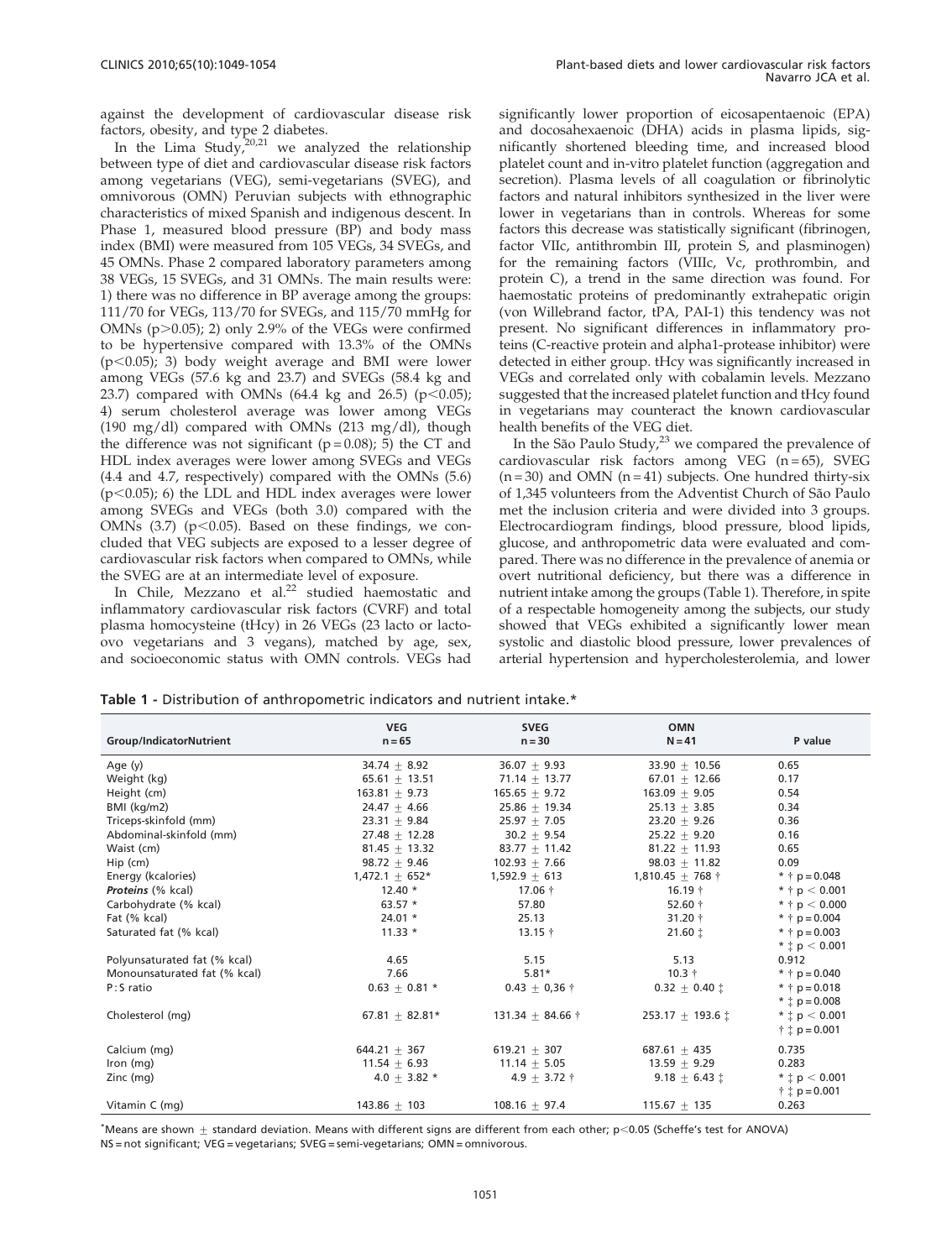| Table 2 - Blood pressure, lipids, glucose, and prevalence of arterial hypertension, metabolic syndrome, and |  |  |  |  |  |
|-------------------------------------------------------------------------------------------------------------|--|--|--|--|--|
| hypercholesterolemia by dietary group.                                                                      |  |  |  |  |  |

| Group                                       | VEG $n = 65$      | SVEG $n = 30$                | OMN $N = 41$                  | p value                |
|---------------------------------------------|-------------------|------------------------------|-------------------------------|------------------------|
| Diastolic blood pressure (mmHg)             | $71.78 + 7.19*$   | $78.73 + 7.05$ †             | $80.98 + 10.69$               | * $\uparrow p = 0.004$ |
|                                             |                   |                              |                               | * $tp<0.001$           |
| Systolic blood pressure (mmHg)              | $109.45 + 10.99*$ | $116.1 + 13.39$ <sup>†</sup> | $121.44 + 13.01$              | * $\uparrow p = 0.050$ |
|                                             |                   |                              |                               | * $tp<0.001$           |
| Glucose (mg/dL)                             | $79.49 + 8.71$    | $77.3 + 7.26$                | $83.93 + 17.89$               | 0.056                  |
| Total cholesterol (mg/dL) (mmol/l)          | $167.54 + 33.32*$ | $173.83 + 9.11$              | $188.80 + 33.59$ <sup>†</sup> | 0.006                  |
|                                             | $4.33 + 0.86$     | 4.50 $\pm$ 0.75              | $4.88 + 0.87$                 |                        |
| LDL-C (mg/dL) (mmol/l)                      | $92.72 + 29.05 *$ | $98.13 + 22.67$              | $107.49 + 29.82\dagger$       | 0.033                  |
|                                             | $2.40 + 0.75$     | $2.54 + 0.59$                | $2.78 + 0.77$                 |                        |
| HDL-C (mg/dL) (mmol/l)                      | $54.95 + 11.21$   | $56.6 + 12.19$               | 59.32 $\pm$ 15.13             | 0.231                  |
|                                             | $1.42 + 0.29$     | $1.46 + 0.32$                | $1.53 + 0.39$                 |                        |
| VLDL-C (mg/dL) (mmol/l)                     | $19.86 + 12.34$   | $19.1 + 10.90$               | $22.0 + 22.31$                | 0.706                  |
|                                             | $0.51 + 0.32$     | $0.49 + 0.28$                | $0.57 + 0.58$                 |                        |
| Triglycerides (mg/dL) (mmol/l)              | 98.97 $\pm$ 61.73 | $95.93 + 54.42$              | $110.37 + 111.74$             | 0.694                  |
|                                             | $2.56 + 1.6$      | $2.56 + 1.41$                | $2.85 + 2.88$                 |                        |
| <b>TC/HDL-C</b> ratio                       | $3.16 + 0.83$     | $3.16 + 0.67$                | $3.32 + 0.81$                 | 0.538                  |
| LDL-C/HDL-C ratio                           | $1.76 + 0.66$     | $1.80 + 0.49$                | $1.90 + 0.65$                 | 0.547                  |
| Arterial hypertension ( $\geq$ 140/90mmHg)% | $0.0*$            | $10.0 \t{+}$                 | $21.95 \pm$                   | * $tp = 0.29$          |
|                                             |                   |                              |                               | * $tp<0.001$           |
| Metabolic syndrome%                         | 3.1               | 3.3                          | 9.8                           | 0.271                  |
| Hypercholesterolemia (TC>200mg/dl)%         | $2.2 *$           | $1.7 *$                      | $4.1 \;{\rm \ddot{r}}$        | * $tp<0.05$            |

Means and percentages with different signs are significantly different from each other; p<0.05 (Scheffe's test for ANOVA for means and Fisher's exact test for percentages). VEG = vegetarians, SVEG = semi-vegetarians, OMN = omnivorous; HDL-C = high-density-lipoprotein cholesterol; LDL-C = low-densitylipoprotein cholesterol; VLDL-C = very low-density-lipoprotein cholesterol; TC = total cholesterol.

[plasma concentrations of total cholesterol and LDL-C com](#page-2-0)[pared to OMN.](#page-2-0)

The SVEG group showed values intermediate between the VEG and OMN groups with respect to systolic and diastolic blood pressure, plasma concentrations of total cholesterol, and LDL-C, as well as lower prevalences of arterial hypertension and hypercholesterolemia compared to OMNs (Table 2).

In men, the average risk estimation of coronary heart disease (CHD) over a period of 10 years using the TC-based Framingham score index was statistically lower in VEGs than in OMNs (Table 3). Thus, in accordance with the previous data from Peruvians, our study indicated that a VEG diet and, to a lesser extent, the SVEG diet are associated with a better CHD risk profile.

In our two studies<sup>[20,21,23,24](#page-5-0)</sup> [VEGs subjects showed fewer](#page-5-0) [cardiovascular risk factors compared to SVEGs subjects](#page-5-0) [and, additionally, these SVEGs showed a better profile of](#page-5-0) [protection compared to OMN subjects, so the difference](#page-5-0) [between VEGs and OMNs became clearer.](#page-5-0)

In another Brazilian study conducted by De Biasi et al.,<sup>[25](#page-5-0)</sup> [blood samples were collected from 76 individuals – both](#page-5-0) [males and females – divided into four different diet groups:](#page-5-0) [OMNs, lacto-ovo vegetarians, lacto vegetarians, and vegans.](#page-5-0) [Significant differences were reported for TC, LDL-C, and TG](#page-5-0) [levels among the samples. Higher levels were reported by](#page-5-0) [OMNs, with decreased levels for VEGs as animal products](#page-5-0) [were restricted, and the lowest levels being reported by](#page-5-0) [vegans. The vegetarian diet was associated with lower levels](#page-5-0) [of TG, TC, and LDL-C as compared to the diet of OMNs.](#page-5-0)

|  |  |  |  | Table 3 - Framingham Risk Score prediction of coronary heart disease over a period of 10 vears for women and men.* |
|--|--|--|--|--------------------------------------------------------------------------------------------------------------------|
|--|--|--|--|--------------------------------------------------------------------------------------------------------------------|

| Women                          | VEG $n = 27$   | SVEG $n = 8$    | $OMN n = 11$    | p value     |
|--------------------------------|----------------|-----------------|-----------------|-------------|
| LDL-based average risk of CHD% | $1.44 + 1.21$  | $1.63 + 1.06$   | $2.36 + 2.42$   | 0.241       |
| TC-based average risk of CHD%  | $1.44 + 1.28$  | $1.5 + 1.06$    | $2.09 + 1.64$   | 0.399       |
| LDL-based relative risk of CHD | $0.80 + 0.30$  | $0.83 + 0.23$   | $0.99 + 0.41$   | 0.272       |
| TC-based relative risk         | $0.79 + 0.31$  | $0.75 + 0.29$   | $0.87 + 0.25$   | 0.658       |
| Men                            | $VEG = 19$     | $SVEG = 12$     | $OMN = 11$      | p value     |
| LDL-based average risk of CHD% | $2.12 + 1.50$  | $3.21 + 2.49$   | $3.50 + 2.14$   | 0.068       |
| TC-based average risk of CHD%  | $2.89 + 1.63*$ | $3.58 + 2.15$   | $5.54 + 3.42$ † | $*$ † 0.017 |
| LDL-based relative risk of CHD | $0.83 + 0.47$  | $0.87 + 0.31$   | $1.19 + 0.50$   | 0.073       |
| TC-based relative risk of CHD  | $0.94 + 0.36*$ | $0.97 + 0.30$ † | $1.19 + 0.50$   | $* + 0.009$ |
|                                |                |                 |                 | * ± 0.032   |

\* LDL-based average risk = average risk calculated from LDL categories; TC-based average risk = average risk calculated from total cholesterol categories; LDL-based relative risk = relative risk calculated from LDL categories; TC-based relative risk = relative risk calculated from total cholesterol categories; CHD = coronary heart disease.

Means and percentages with different signs are significantly different from each other; p<0.05 (Scheffe's test for ANOVA for means and Fisher's exact test for percentages).

VEG = vegetarians, SVEG = semi-vegetarians, OMN = omnivorous.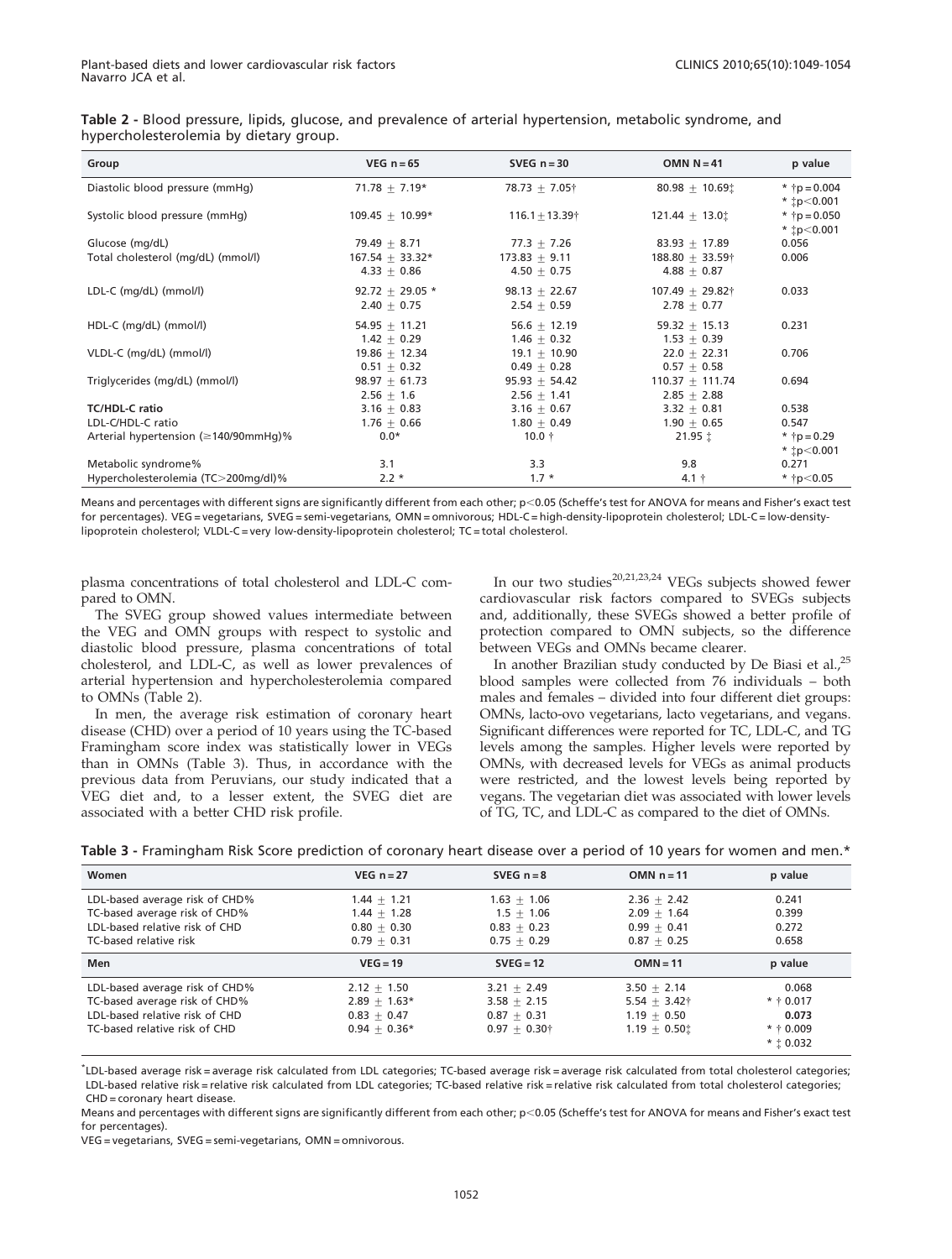<span id="page-4-0"></span>A historical cohort study was conducted in Espirito Santo  $(Brazil)<sup>26</sup>$  $(Brazil)<sup>26</sup>$  $(Brazil)<sup>26</sup>$  [to evaluate cardiovascular risk factors in VEGs](#page-5-0) [and OMNs among 201 individuals. Sixty-seven VEG and](#page-5-0) [134 OMN subjects matched for socioeconomic class, gender,](#page-5-0) [age, and race were included. The mean age was 47.8 years](#page-5-0) [and the mean vegetarianism was 19.1 years; a lacto-ovo](#page-5-0) [VEG diet was followed by 73% of the VEGs. Blood pressure,](#page-5-0) [fasting plasma glucose, total cholesterol, LDL-C, and TG](#page-5-0) were lower among VEGs ( $p$ <[0.001\). HDL-C levels were not](#page-5-0) [different between the groups. According to the Framingham](#page-5-0) [algorithm, VEGs had a lower estimated cardiovascular risk](#page-5-0)  $(p<0.001)$ .

In São Paulo, Freitas<sup>[27](#page-5-0)</sup> [evaluated nutritional knowledge](#page-5-0) [and the frequency of consumption of various food groups of](#page-5-0) [VEGs and OMNs. One hundred fifty-three female students](#page-5-0) [completed the Nutritional Knowledge Questionnaire of](#page-5-0) [National Health Interview Survey Cancer Epidemiology](#page-5-0) [and the Food Frequency Questionnaire \(FFQ\). The results](#page-5-0) indicated that 17.7% of the sample was VEG  $(n=27)$ . [Nutritional knowledge was significantly higher among the](#page-5-0) VEG group  $(p = 0.0001)$ . The analysis of FFQ showed that the VEGs ate significantly more ( $p$ <0.05) soya beans, beans, and fruit and ate significantly less ( $p$ <0.05) meat, milk, [pizza, snacks, sweets, soda, sugar, and coffee.](#page-5-0)

In another study, Damiao et al.[28](#page-5-0) [examined the association](#page-5-0) [between dietary factors and metabolic syndrome in a 7-year](#page-5-0) [follow-up of Brazilians of Japanese ancestry. In 1993, a](#page-5-0) [survey estimated the prevalence of diabetes in this popula](#page-5-0)[tion aged 40-79 years. Among 647 subjects studied at](#page-5-0) [baseline, 394 \(60.9%\) participated in a second survey](#page-5-0) [\(2000\); after the exclusion of subjects with self-reported](#page-5-0) diseases,  $23.4\%$  (n = 151) were included in the present [analysis. Food intake was assessed by a validated food](#page-5-0)[frequency questionnaire. At baseline, the mean ages were](#page-5-0) [56.1 and 54.7 years for men and women, respectively.](#page-5-0) [Similar cumulative incidence rates of the metabolic syn](#page-5-0)[drome were found in both sexes \(36.9% for men and 38.8%](#page-5-0) [for women\). In 1993, the mean values of blood pressure,](#page-5-0) [waist circumference for men, and 2 h plasma glucose for](#page-5-0) [both sexes were higher among subjects who developed the](#page-5-0) [metabolic syndrome when compared with those who did](#page-5-0) [not. Comparisons of nutrient intake between subsets of](#page-5-0) [subjects who developed or did not develop the metabolic](#page-5-0) [syndrome showed an association of protein intake with the](#page-5-0) [syndrome only in men \(964](#page-5-0) v. 74.3  $g/d$ , p<0.05). The odds [ratios of the metabolic syndrome across tertiles of food](#page-5-0) [group intake showed that, among men, the highest tertile of](#page-5-0) [red meat consumption was associated with a 4.7-fold](#page-5-0) [increase in the risk of developing the syndrome, after](#page-5-0) [adjustments for confounders. The data raised the possibility](#page-5-0) [of a role of red meat consumption in the occurrence of the](#page-5-0) [metabolic syndrome in Japanese–Brazilian men.](#page-5-0)

## Challenges and perspectives

The Latin American and Caribbean regions have different general characteristics as compared to other regions of the world. These peculiarities have determined certain food and nutritional problems, which require specific programs and policies.[29](#page-5-0) [These regions have exhibited a marked increase](#page-5-0) [in the consumption of high-energy density foods \(high in](#page-5-0) [fats and sugars\) and a decrease in physical activity, with](#page-5-0) [rising trends of sedentary lifestyles among urban popula](#page-5-0)[tions. Social and economic progress led to a decline in](#page-5-0) [infectious diseases, while higher income fostered the](#page-5-0) [consumption of meats, fats and oils, and sugar and reduced](#page-5-0) [the consumption of grains and legumes. The result has been](#page-5-0) [a gradual increase in life expectancy at birth and a greater](#page-5-0) [burden of disease linked to obesity and other nutrition](#page-5-0)[related chronic diseases \(diabetes, cardiovascular disease,](#page-5-0) [certain types of cancer, and osteoporosis\). The regions are](#page-5-0) [currently facing the challenge of a double disease burden](#page-5-0)  [the unresolved problem of malnutrition caused by nutri](#page-5-0)[tional deficits on one hand and the steady increase in](#page-5-0) [chronic](#page-5-0) [disease](#page-5-0) [on](#page-5-0) [the](#page-5-0) [other.](#page-5-0)<sup>30</sup>

On other hand, the perspectives of Latin America as a potential producer and consumer of functional foods will depend largely on the level of information and income of the population, credibility of the products, research investments, and regulatory practices. The characteristics of Latin America are diverse at the regional and sub-regional levels. Recently, in the Brazilian Congress of Cardiology, Costa et al.<sup>[31](#page-5-0)</sup> [presented the results of a study evaluating the effects](#page-5-0) of "açai" fruit (Euterpe oleracea[\) on the blood lipid levels of](#page-5-0) [the Amazonian population in the north of Brazil. It was](#page-5-0) [found that levels of HDL-C increased in individuals with](#page-5-0) [daily consumption of this fruit compared to those who did](#page-5-0) not consume it. Açai (Euterpe oleracea), a fruit from the [Amazon region and largely consumed in Brazil, is rich in](#page-5-0) [polyphenols. Approximately 10,000 tons are exported to](#page-5-0) [many countries, including Japan, the United States, the](#page-5-0) [Netherlands, and Italy. A great deal of evidence suggests](#page-5-0) [that diets rich in polyphenols might be involved in](#page-5-0) [protection against cardiovascular risk. This beneficial effect](#page-5-0) [of polyphenols may be due to antioxidant action increasing](#page-5-0) [the bioavailability of nitric oxide, vasodilatation, or anti](#page-5-0)[hypertensive](#page-5-0) properties.<sup>32,33</sup>

More investment in research is important in exploring the existing plant biodiversity, a rich source of new foods and bioactive compounds, some of which are already used for health improvement and well-being. Clinical validation of functional foods should consider functional food science concepts and the diverse cultural and genetic background of the local population. In Latin American scientific and regulatory communities, the functional foods concept has been associated with foods having health benefits beyond those of basic nutrition but is not defined officially in the emerging regulatory codes.<sup>[34](#page-5-0)</sup>

## **CONCLUSION**

From pre-historic times to the modern age, the contribution of Latin America's native population to the world's nutrition has been important. In these populations, plantbased diets have been found to be associated with lower risk factors with respect to the development of several chronic diseases as CHD, blood hypertension, diabetes mellitus, dyslipidemias, and metabolic syndrome. In spite of the opportunities offered by the richness of functional foods, the region still faces challenges due to the unresolved problem of malnutrition and the steady increase in the rate of chronic disease.

#### REFERENCES

- 1. Schardrodsky H, Escobar MC, Escobar E. Cardiovascular disease prevention. A challenge for Latin America. Circulation. 1998;98:2103-04.
- 2. [Gibbons A. First Americans: Not mammoth hunters, but forest dwellers?](http://dx.doi.org/10.1126%2Fscience.272.5260.346) [Science. 1996;272:346, doi: 10.1126/science.272.5260.346.](http://dx.doi.org/10.1126%2Fscience.272.5260.346)
- 3. [Holden C. Cannibalism. Molecule shows Anasazi ate their enemies.](http://dx.doi.org/10.1126%2Fscience.289.5485.1663b) [Science. 2000;289:1663, doi: 10.1126/science.289.5485.1663b.](http://dx.doi.org/10.1126%2Fscience.289.5485.1663b)